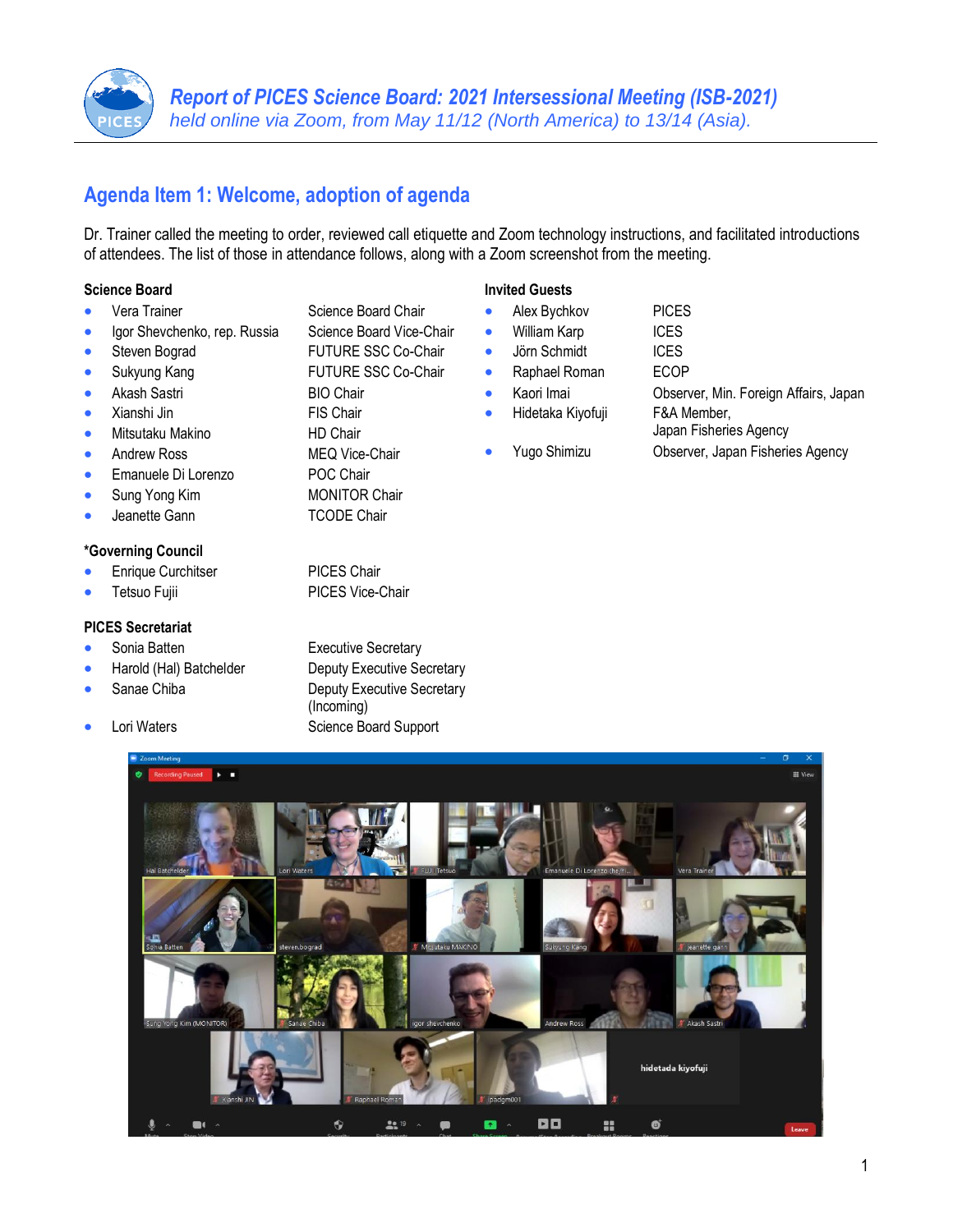

# **Agenda Item 2: Mid-year report: FUTURE-Scientific Steering Committee (SSC)**

Co-chairs Dr. Bograd and Dr. Kang reported that there have been no recent changes in FUTURE SSC membership. The SSC's is currently transitioning PICES primary Science Program from Phase II into Phase III. Recent activities included: drafting the final report for PICES FUTURE Phase II Science Program; finalizing the FUTURE Phase III Science and [Implementation Plan](https://meetings.pices.int/Members/Scientific-Programs/Materials/FUTURE/FUTURE-PhaseIII-Implementation-Plan.pdf) approved by GC at PICES-2020; contributing to the joint PICES/ICES letter to leadership to develop a strategy for the UN Decade of Ocean Science (UNDOS); review of the NPESR3 Synthesis report; updating of the FUTURE liaison table to provide liaisons to new PICES expert groups; updating of schematic with new EG's; review of scientific achievements outlined by Expert Groups under the parenting of FUTURE-SSC; completion of the 2020 FUTURE Annual Report; and the addition of PICES Expert Group products into the FUTURE product matrix. Drs. Bograd and Kang thanked Saeseul Kim, PICES intern, who presented a draft of her updated FUTURE product matrix. The SSC would like to ensure that all future PICES expert groups map their activities and products onto the product matrix during their terms. This will help to ensure that all identified PICES Science research themes and implementation objectives are achieved, as the matrix enables identification of research gaps in order to propose new expert groups to address gaps.

Dr. Bograd shared that at the FUTURE-SSC has considered a number of agenda items aimed at preparing this important next phase of PICES FUTURE Science Program work. These include: potential collaboration with the Asia Pacific Network (APN); formation of new Expert Groups to facilitate specific PICES scientific needs; planning activities and goals for the United Nations Decade of Ocean Science (UNDOS); drafting a brochure on FUTURE phase II science completion; planning for 2021; increasing FUTURE science communication, including planning/storyboarding of new FUTURE videos; preparing a peerreviewed manuscript to highlight FUTURE science questions which were addressed well, and highlighting gaps with the aim of setting out potential implications for large-scale science programs. FUTURE intends to create new communication pieces in future, including new FUTURE videos.

The SSC has formed a sub-group to coordinate logistics and to plan for the next FUTURE Open Science Meeting (OSM) in February of 2023 in Hawaii, USA or Jeju, Korea. As many meetings are currently being rescheduled due to the Covid-19 pandemic, the OSM will be timed for minimum conflict with other meetings, to allow maximum participation. The meeting will highlight and synthesize accomplishments of the FUTURE Phase II (2014-2020) Science Program and related activities, including from other international organizations, and introduce the FUTURE Phase III program. The application of Social-Ecological-Environmental (SEES) frameworks to marine issues will be the main meeting theme, with a format to include ideation workshops and activities to brainstorm solution roadmaps to set initial PICES science activities for the UN Decade of Ocean Science for Sustainable Development, particularly within the North Pacific.

The FUTURE-SSC requested that Science Board endorse its plans as set out in its report to SB, to complete its final report before the end of summer, and to include within it the updated FUTURE Product Matrix. The SSC also requested that Science Board endorse its plans to move ahead with an Open Science Meeting in 2023. Science Board endorsed both of these plans.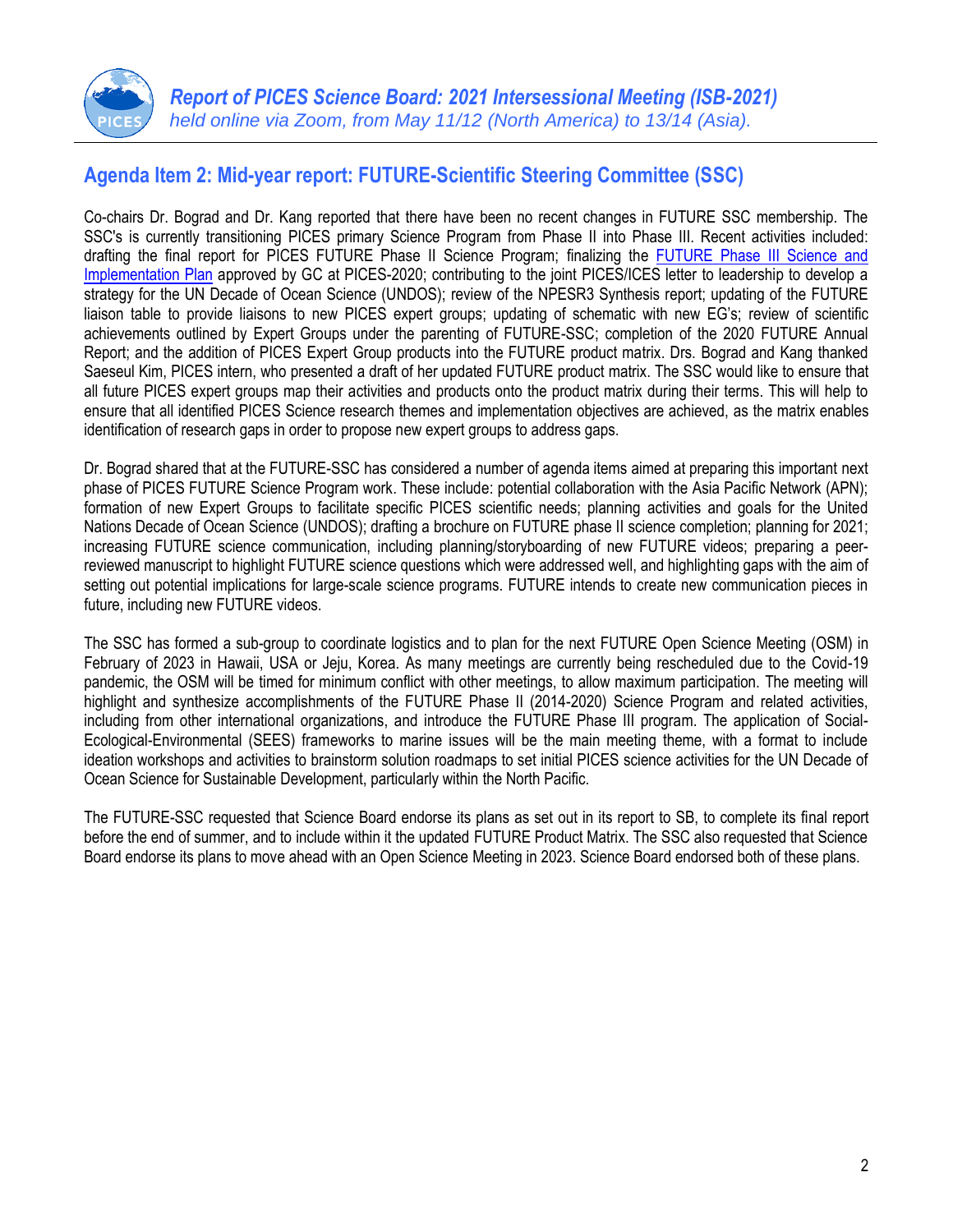

### **Agenda Item 3: PICES Special Project reports**

### **SEATurtle Special Project**

Dr. Akash Sastri provided an update on behalf of the SEATurtle Project Science Team (PST). Achievements to date include the development of sea turtle tagging plans for both Japan and Korea during 2021. The group has experienced challenges related to Covid-19, but has continued with the development of a research plan, including genetic studies of the Jeju Island sea turtle population. The group is currently planning to expand their outreach initiatives, which include the creation of an interview research plan, and an upcoming submission for PICES Press. The Project Science Team did not make any requests of Science Board. Below: Project SEATurtle Intersessional Team meeting screenshot, March 1, 2021.



# **Ciguatera Special Project**

Dr. Makino updated the Science Board on the PICES / MAFF Ciguatera Special Project, which builds upon the technology developed during the FishGIS Special project completed in 2020. Current project goals include major updates of the smartphone app, as no field trips or local workshops are possible during the Covid-19 pandemic. Dr. Makino reminded SB of the goals of the project to: assess the state of the local corals by monitoring aspects water quality and document the outbreaks of eel-grass or the expansion of dead corals; detect the presence of the toxin-containing dinoflagellate (*Gambierdiscus*) in the reef environment; and avoid the transfer of likely contaminated fish from the damaged environment to the tables of families. The Ciguatera Project Science Team did not make any requests of Science Board.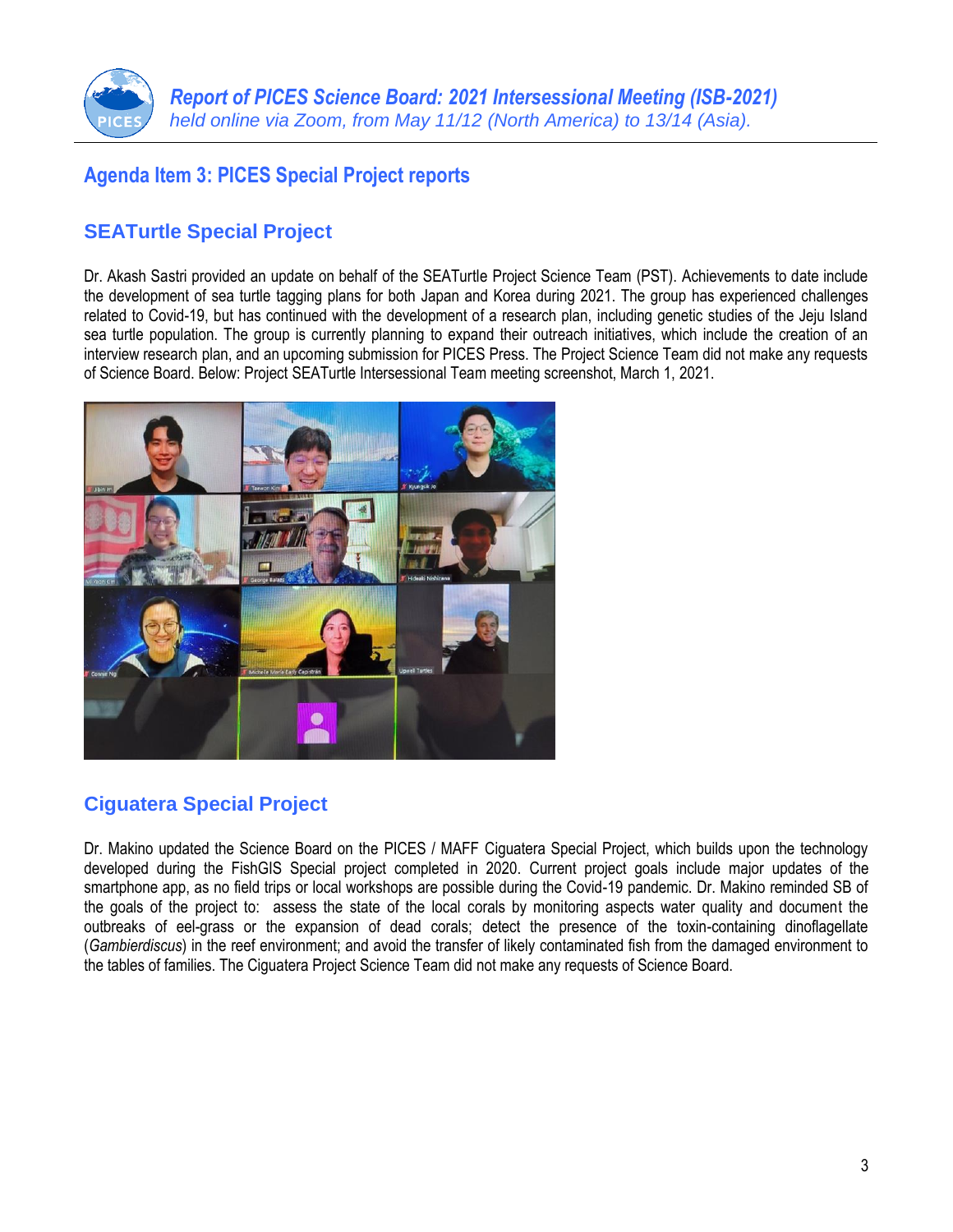

# **Agenda Item 4: PICES-2021**

Dr. Batten outlined a draft plan for PICES-2021, which would be held as a virtual meeting, partially based on the success of PICES-2020. Virtual business meetings would be held ahead of time in September, the workshops would go ahead during the week of October 22nd, the opening session would be held on October 25th, via Zoom, much like the opening of PICES-2020. Science Sessions would be held on October 26th and 27th. The final session is proposed as a poster session with an opportunity for networking.

Science Board reviewed the proposed sessions and endorsed the draft plan, which would allow for all proposed workshops to go ahead as virtual meetings to allow discussion of previously-recorded talks available one week ahead of the workshop.

It is unclear how many topic session conveners wish to have as virtual sessions, so the Secretariat committed to contacting conveners so that a schedule could be drafted based on sessions which will proceed at PICES-2021. It is likely that the schedule would accommodate three or four parallel sessions, but that some sessions would have to be cancelled.

The poster session is planned using the ePosterBoard platform, and will include a social component to allow participants to speak with presenters and colleagues. In this respect, it is hoped that the combined poster and networking session would mirror a typical PICES meeting. For the Science Board session, SB and the Secretariat will endeavor to ensure that there are participants from every Standing Committee. Sonia will follow up with SB to provide pricing for the ePosterBoard session, and to propose a meeting schedule based on Science Board feedback.

Plenary requests will be considered as part of the new draft schedule.

Dr. Trainer committed to revising Science Board's session description and will seek Science Board feedback.

The draft proposal for PICES-2021 as set out at ISB-2021 is appended as Appendix A.

### **Agenda Item 5: PICES-2021 Awards**

Science Board chose the award recipients for the Wooster, POMA and the Zhu-Peterson awards, who will be recognized during the awards ceremony to take place during the opening of PICES-2021.

### **Agenda Item 6: Scientific and Technical Mid-Year Reports**

Highlights of expert group achievements can be found on the homepages of each expert group, and in their annual reports. Below is a summary of requests to Science Board which were received at ISB-2021, and forwarded to Governing Council.

### **Membership requests - summary:**

- 1. Request Russian membership: SG-ECOP, SG-SciCom, S-CCME, WG-43, WG-45, WG-48, S-MBM had no representation from Russia at last meeting.
- 2. Request Chinese membership: SG-UNDOS, AP-NIS
- 3. Request for Korean member: WG-45 requests Saang-Yoon Hyun be appointed as Korean member
- 4. Request for Canadian members: WG-47 requests Dr. Chris Rooper and Dr. Jackson Chu from Canada
- 5. Request for US members: WG-47 requests Dr. Samuel Georgian from USA; AP-NIS, wg-45 requests Melissa Haltuch and Christine Stawitz as US members;
- 6. These groups are requesting better gender balance: WG-48
- 7. These groups are requesting additional ECOP membership: WG-47, WG-48.
- 8. WG-48 requests Dr. Paul Covert as an ECOP member
- 9. WG-48 requests the addition of Piotr Margonski as an *ex officio* member of the WG from ICES.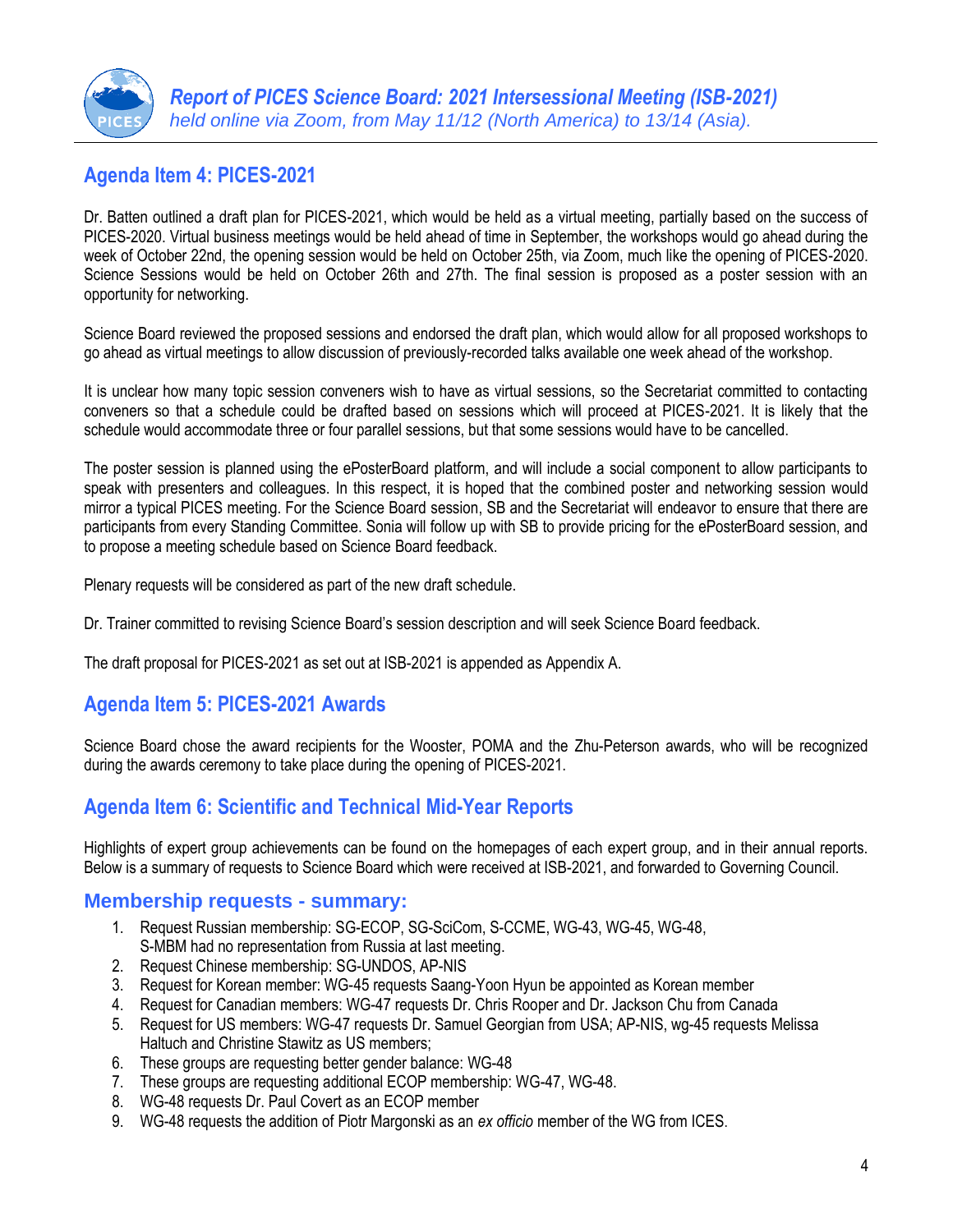

### **Membership requests in full:**

- **SG-UNDOS:** requests members from China.
- **SG-ECOP:** requests members from Russia
- **SG-SciCom** requests members from Russia.
- **S-MBM** notes no representation from Russia at last meeting
- **S-CCME** S-CCME does not have a member from Russia, and requests for appointment from Russia were made through the BIO, FIS and POC Committees
- **AP-NIS:** Dr. Jeanette Davis (USA) notified AP-NIS that PICES 2020 would be her last meeting as she was taking on a new role with NOAA. Thus, a replacement is urgently needed. Names can be provided if desired. China has not participated in any meeting of AP-NIS thus far and Russia did not name any delegates.
- **WG-43** requests a member from Russia with interests in participating in the planned 2022 international symposium in Lisbon, Portugal and in associated activities.
- **WG-45:**
	- $\circ$  WG-45 currently has no members from Russia, and requests that some be added. We have a couple of Russian colleagues in mind, and are in the process of confirming their interest.
	- o Sukgeun Jung (Korea) has decided to withdraw as a WG-45 member. He has recommended Saang-Yoon Hyun for a replacement, who has expressed interest in joining the group.
	- $\circ$  WG-45 currently has only one official PICES member from the US, despite active involvement from several US scientists. We recommend that Melissa Haltuch and Christine Stawitz be added to the group as official PICES WG-45 members.
	- $\circ$  WG-45 has contacted Sonia Batten regarding these membership issues, and her advice was to work through the FIS committee. We were planning to do that once we confirmed interest in membership from our Russian colleagues.
- **WG47** is looking for suitable ECOP representation:
	- $\circ$  WG47's TOR include collating oceanographic variables to develop species distribution models (SDMs) and other quantitative analytical methods. To achieve the TOR, the co-chairs envisioned building on the research activities of WG32 on Biodiversity of Biogenic Habitats. Unfortunately, key scientists from WG32 that we identified in WG47's proposal have not been nominated. These are Dr. Chris Rooper and Dr. Jackson Chu from Canada and Dr. Samuel Georgian from USA. Not having these scientists involved with PICES WG47 will make it significantly difficult to achieve WG47's TOR. The co-chairs recommend that these three be nominated to ensure that WG47 can achieve its TOR.
- **WG-48**
	- WG-48 requests that the gender balance and ECOP representation of their group be addressed. WG-48 now has three female members, one of whom is an ECOP, however, there is an ongoing effort to improve representation of both groups.
	- WG-48 suggests Dr. Paul Covert be considered as an ECOP member.
	- WG-48 requests members from Russia. None have been suggested. Dr. David Kimmel is currently asking among his colleagues.
	- WG-48 requests the addition of Piotr Margonski as an *ex officio* member of the WG from ICES.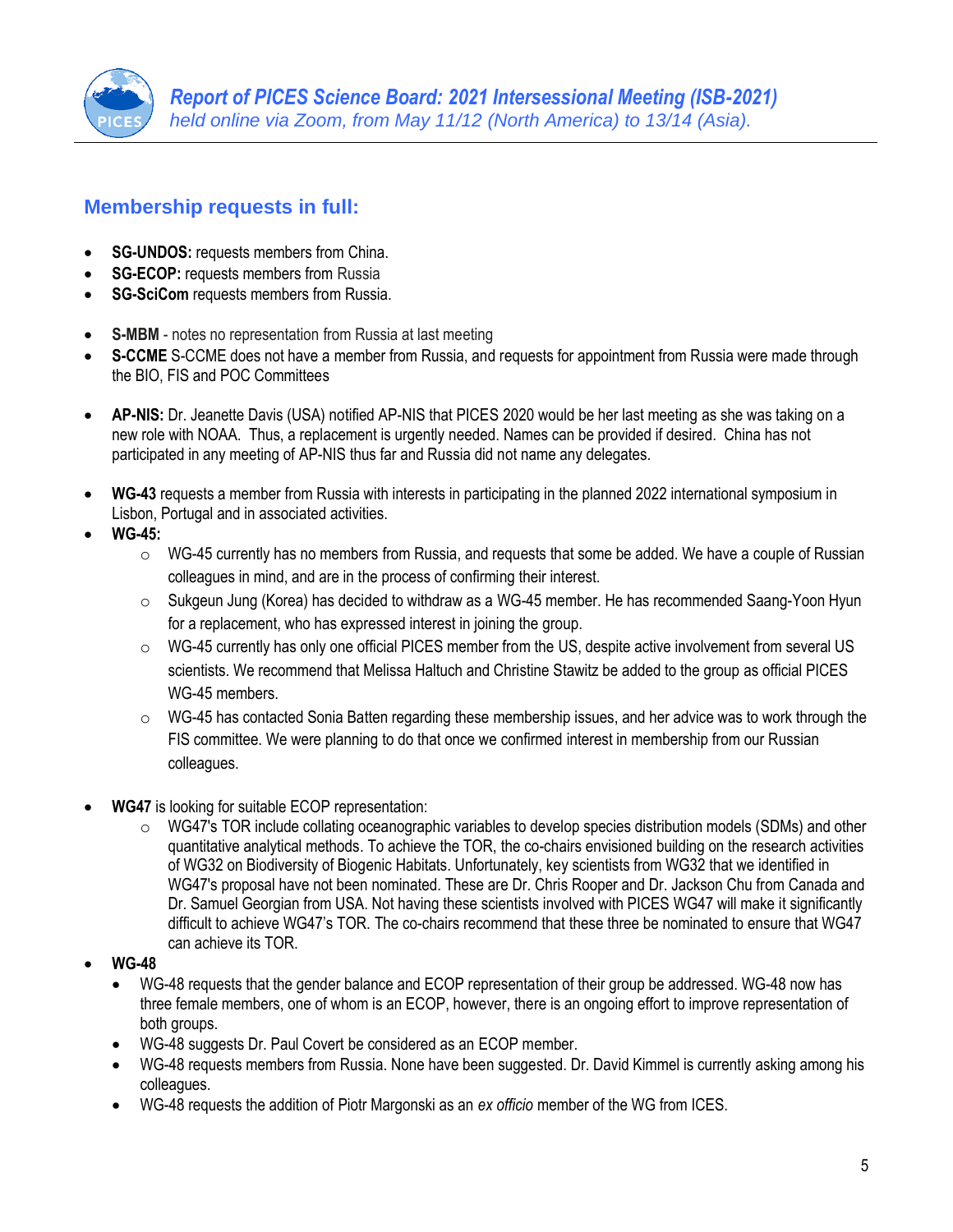

### **Additional Expert Group requests / information**

- **SG-UNDOS Invitation to Professor Fangli Qiao:** 
	- $\circ$  During discussions regarding UNDOS, several members of SB suggested that it would be helpful if Professor Fangli Qiao were to join the SG-UNDOS. Dr. Na was requested to invite Professor Fangli Qiao to join the SG-UNDOS Expert Group, if possible. Science Board supported this invitation.
- **SPF2022:**
	- $\circ$  WG-43 advises that the Small Pelagic Fish Symposium has now been postponed to November 11 17, 2022. Science Board has been requested to send names to the Secretariat if they know of people who might appropriately serve as conveners for this Symposium.
- **SG-SciCom** is concerned that only six GC members have participated in the SG-SciCom Governing Council Survey. Vera and Sonia committed to requesting that GC members participate in the SG-SciCom Survey. (See Appendix B).

### **Agenda Item 7: Proposed Expert Groups**

Science Board considered five proposals for new expert groups, as follows.

- **WG proposal: CHANGE**
	- $\circ$  Science Board will not make a decision regarding this proposed Expert Group until the TORs have been refined and resubmitted to SB.
- **WG proposal: WG-IMCE 1 (Pathogens)** 
	- $\circ$  The proposal for this Expert Group is on hold and will require strong leadership to move forward.
- **WG proposal: WG-IMCE 1 (Ecosystems)** 
	- $\circ$  The Science Board Chair will approach this group to request that they participate in the FUTURE-SSC's proposed workshop to further scope a Climate Extremes Expert Group.

With respect to both IMCE working group proposals, it was noted that there is not consensus interest from all member countries in this topic at this time.

- **WG proposal: Climate Extremes (FUTURE)** 
	- $\circ$  FUTURE-SSC will hold a workshop on June 23 (North America), June 24 (Asia), and will request that interested parties attend to scope a group or groups to investigate Climate Extremes. FUTURE-SSC will reach out to partners for this workshop, including CLIVAR, IMBER, and APN. The Secretariat will issue the invitation to all PICES members to participate in this workshop.
- **SG proposal:** Joint APN-PICES Study Group on Scientific Cooperation in the Pacific Ocean
	- $\circ$  Science board recommended formation of the proposed Joint PICES/APN Study Group on Scientific Cooperation in the Pacific Ocean.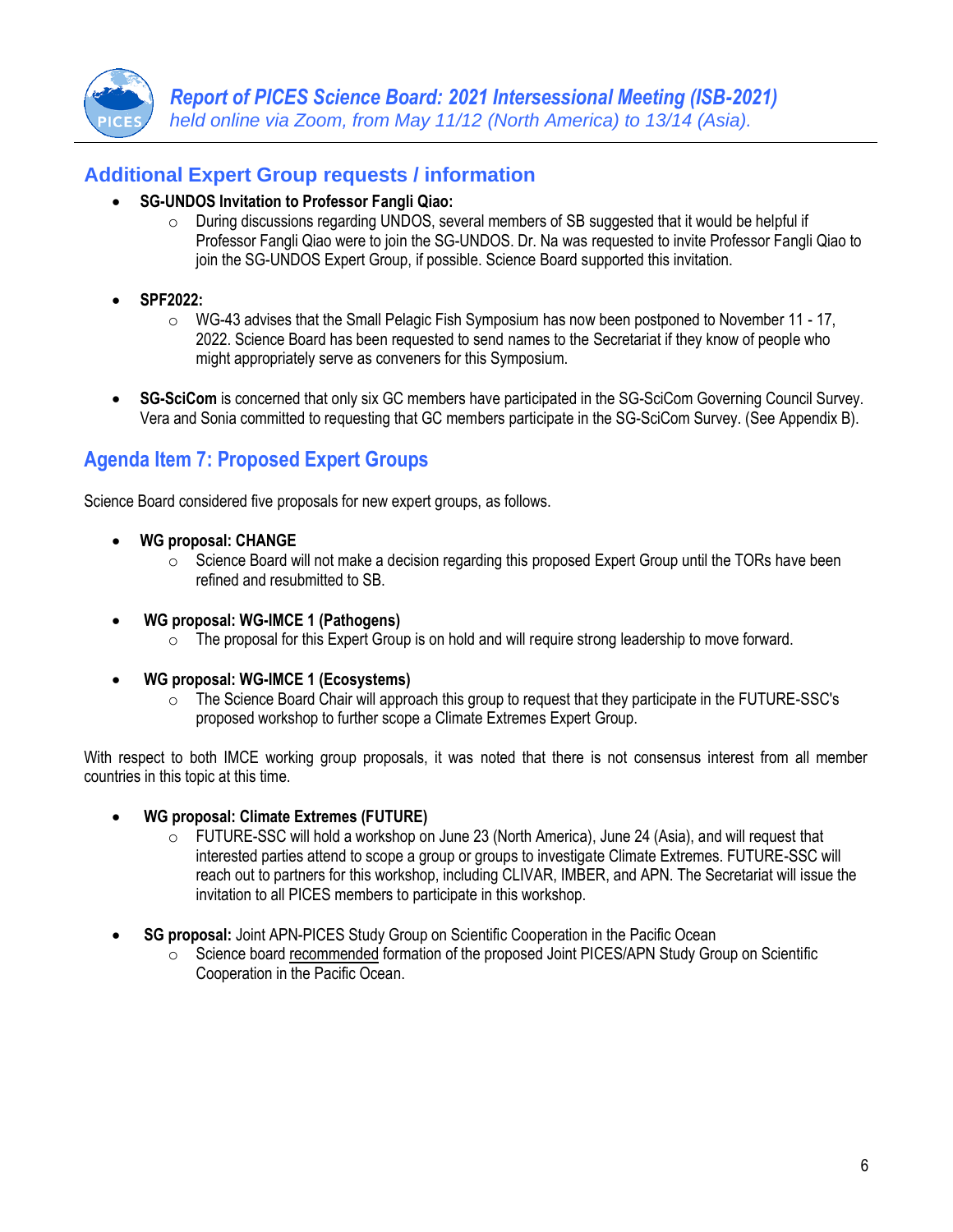

### **Agenda Item 8: Code of Ethics for PICES operations**

Dr. Batten presented the results of the Ethics Code survey, along with the latest version of the proposed *Code of Ethics for PICES Operations* for consideration by Science Board, which was developed in response to GC Decision 2020/A/10.

Science Board considered and revised the proposed Code of Ethics, and recommended that the following wording be adopted:

#### **PICES is committed to:**

• Providing a welcoming and inclusive environment, that encourages all staff, members and guests to aspire to principles of integrity and respect in their interactions and to maintain a respectful environment free from harassment and discrimination (harassment includes speech or behavior that is not welcome or is personally offensive, regardless of intent).

• Respecting the human rights, and worth of all persons regardless of age, physical appearance, gender expression, sexual orientation, ethnicity, religion or other group identity or political beliefs.

• Conducting the work of the Organization with integrity. Members should strive to encourage diverse voices and the full participation of all, not to misrepresent results, to not plagiarize and to appropriately acknowledge contributions of others.

### **Agenda Item 9: UN Ocean Decade**

Dr. Bograd provided an overview of the joint ICES/PICES Sustainability of Marine Ecosystems through global knowledge networks (SMARTNET) endorsed program for UNDOS, and the intention for this to build on existing initiatives to facilitate research and knowledge generation. ICES and PICES have a history of working together in a number of marine science areas, and on cross-cutting themes (such as inclusion of ECOPs, etc). The Study Group on ICES/PICES Ocean Decade (SG-IPOD) coordinates the UNDOS proposal efforts.

PICES/ICES have had a number of calls regarding UNDOS, and received some feedback. Initially the IOC looked at creating clusters of projects with similar themes and geographical areas. Take home message was that the clusters were uncomfortable with the clustering structure, as it would add additional need for resources and governance structure that could hamper individual efforts. The IOC re-categorized SMARTNET as a stakeholder engagement network, to synthesize actions and skills, but there is a need for additional clarity regarding stakeholder definitions. PICES and ICES both intend to ensure that the project is science-based, rather than administrative.

Dr. Di Lorenzo presented on the advancement of Ocean Solutions network with PICES and partners. The aim would be to develop consensus among partners and stakeholders in order to gain broad acceptance of proposed solutions. This initiative would develop solution roadmaps that set out challenges and solution needs (technology, science, policy, and finance). Pilot programs would follow from the solution roadmaps, and would be leveraged to tap capital investment funding. The overarching idea is to focus on system-level problems, and creating an intentional move towards creating big solutions to big problems. The network would function as a think-tank to scope problems, create solutions, and to bring venture funding on board to develop and deploy solutions.

Ongoing discussions will include IPOD, PICES partners, UNESCO, and the Ocean Visions Summit leaders. It was noted that there is potential to use the Coastal Impacts Expert Group as a solution-focused group to contribute to this vision.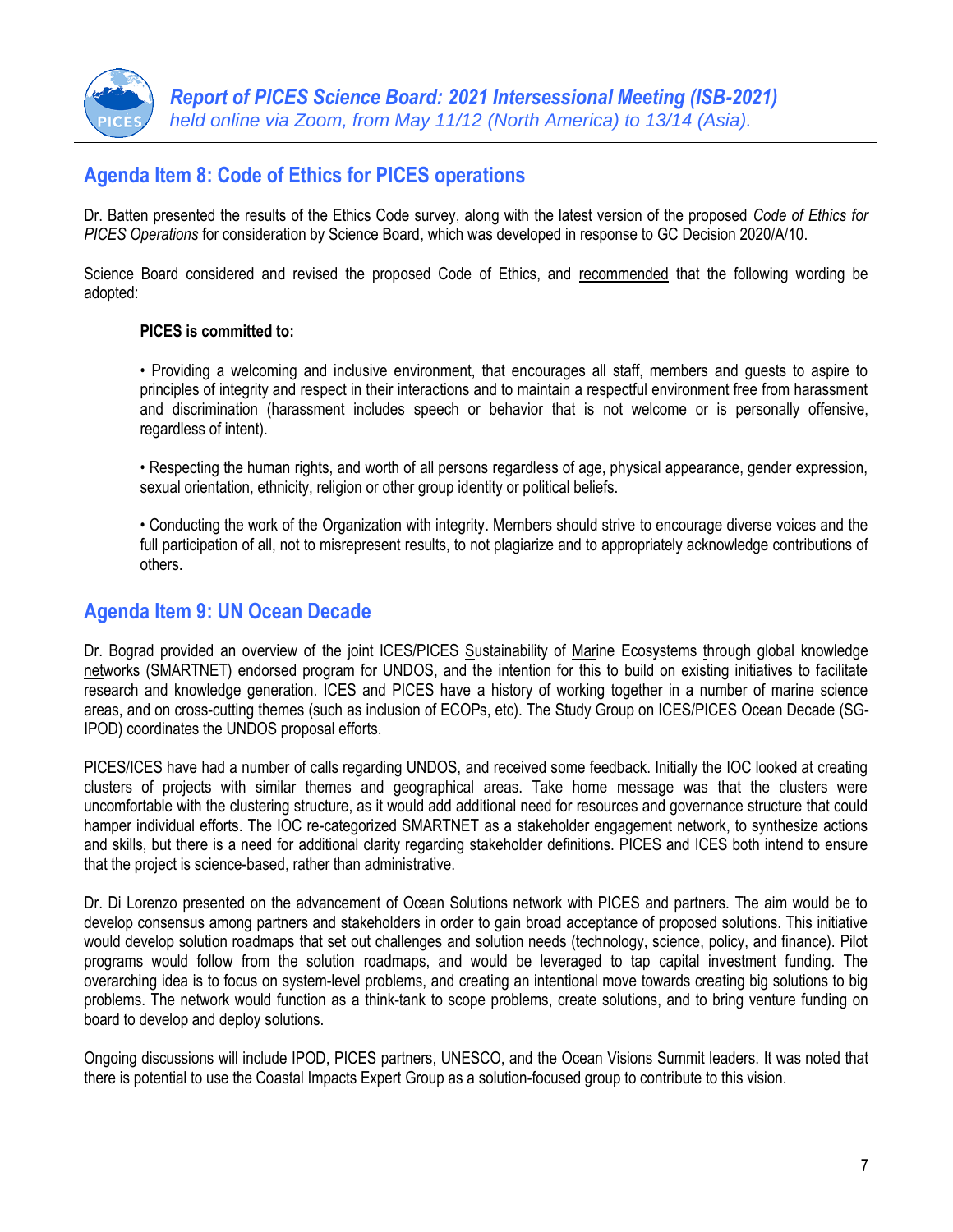# **Agenda Item 10: PICES-Sponsored Conferences / Symposia**

Dr. Batten provided an overview of the following symposia, and invited additional details from other speakers where noted:

- 1. **NPAFC-IYS Virtual workshop 2021**. Registration has closed and this event takes place May 25–27, 2021 (Canada/USA) May 26–28, 2021 (Japan, Korea, and Russia)
- 2. **MSEAS-2021**. Has been provisionally postponed to December 2021, but may be further delayed in order to allow a F2F meeting.
- 3. **FUTURE-OSM** planning continues, and further details will be provided when available.
- 4. **IYS Symposium**. Currently scheduled for Oct.4-6. 2022. Further details will be provided when available.
- 5. **ICES/PICES/FAO International Symposium on Small Pelagic Fish** (SPF) 2022. To be held November 7-11, 2022, in Lisbon, Portugal.
- 6. **ICES PICES ECS 2022**, St John's, Newfoundland, Canada, 9-12 May 2022. Theme and scope: Ocean Sciences for the Future we want. Further details will be provided when available.
- 7. **ECCWO5 Norway 2023** Bergen, Norway, 17-21 April 2023. Further details will be provided when available, and Science Board was requested to consider possible names for convenors, and to expect further follow-up on this item after ISB-2021.
- 8. **ICES/PICES ZPS 2024.** This event will take place in Hobart, Tasmania, and is now postponed to Spring of 2024. Further details will be provided when available.

### 9. **EXPO-2025**

Dr. Bychkov provided an overview presentation for Science Board, describing PICES proposed participation at this global event. Expo will be in Osaka, Japan, and is projected to welcome around 28,000,000 visitors. Organizers are considering a public display linked to the PICES ADRIFT project. Project results had striking results for ocean science worldwide, based on science which involved 13 countries, including all PICES member countries. Japanese citizens may be very interested in this project as the tsunami had a large impact on Japanese society. At present, the display is proposed to be comprised of three components that would: reflect the scientific results from the project and technologies which were used to achieve the result; show (either digitally or by displaying physical objects) various kinds of memorials that washed ashore in various places, such as numerous articles rafted to North America and landed, and were preserved in various kinds of memorials in US and Canada, with some returned to Japan; and, by showing the human dimensions by including cultural, artistic and spiritual connections to the tsunami. The last portion could showcase the significant global literature and cultural/artistic responses to the tsunami which were produced, and would be a way of including cultural impacts. Artists, musicians, etc. could be invited to be there to present their work, either in person, or shared through digital technology.

After considering the presentation and seeking clarification from Dr. Bychkov on proposal details, Science Board recommended that PICES support it in principle, including planning its presentation during World Expo-2025, with the proviso that Science Board advice be incorporated in planning a broad display of PICES science in cooperation with and input from its Science Communication Expert Group.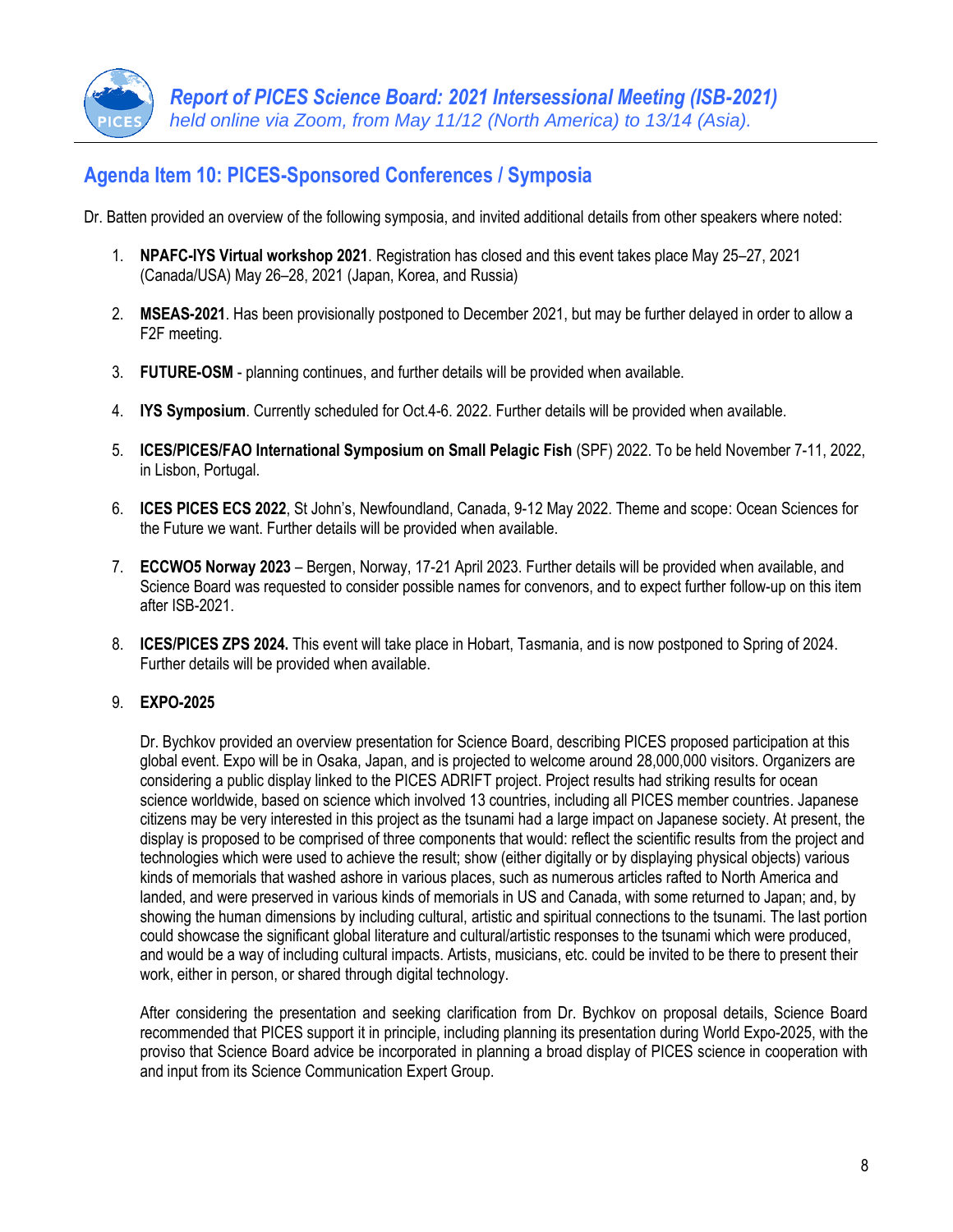

# **Agenda Item 11: Capacity Building**

**ClimEco7 Summer School:** Dr. Batchelder provided information on the ClimEco7 Summer School. Normally PICES supports these schools but this year was not asked to support the school, which is now being held as a virtual event, 9-13 August. Science Board was not requested to provide funding or support.

**SOLAS Summer School:** Dr. Batten provided an update. This school has now been postponed to 2023. Science Board was requested to defer its previously approved funding amount of \$10,000.00. Science Board recommended that its previously recommended \$10K funding to support the SOLAS Summer School be deferred to 2023.

**APNPCOOS -** *Ocean Big Data* **virtual summer school:** Science Board recommended deferring previously allocated funding support to 2022, with funds "not to exceed \$15K" for the AP-NPCOOS Ocean Big Data virtual summer school and with the priority use of funds being facilitation of student participation.

**AP-NIS** requested \$5K in funding to support travel for ECS/PICES organizer at PICES eDNA workshop (May 2022 in Annapolis, MD, USA). Science Board directed AP-NIS to provide additional details, which will be considered at PICES-2021.

**WG-39 Requested Travel Support** WGICA physical meeting in ICES HQ: 12-14 October 2021 (physical or virtual depending on condition of COVID-19), in case of virtual, not necessary. Science Board will consider a request when funding needs are clear.

### **Agenda Item 12: PICES-2022**

After considering a brief update from Dr. Batten, Science Board recommended that the following two themes be proposed as options to Korea, for PICES-2022:

- 1. Achieving the Ocean We Want in the UNDOS (Note: some Science Board members felt that this proposed theme was too general).
- 2. Sustainability of Marine Ecosystems through global knowledge networks during UNDOS

Science Board considered revising the Science Board session theme for PICES-2021, to change it slightly from PICES-2020, in hope of attracting additional sessions for this year. Science Board agreed to further consider the SB Session theme via correspondence.

# **Agenda Item 13: PICES-2023**

Dr. Batten provided a verbal update. Science Board will further discuss the PICES-2023 theme at PICES-2021. Consideration will be given to building on the SMARTNET idea for the UN Decade of Ocean Science.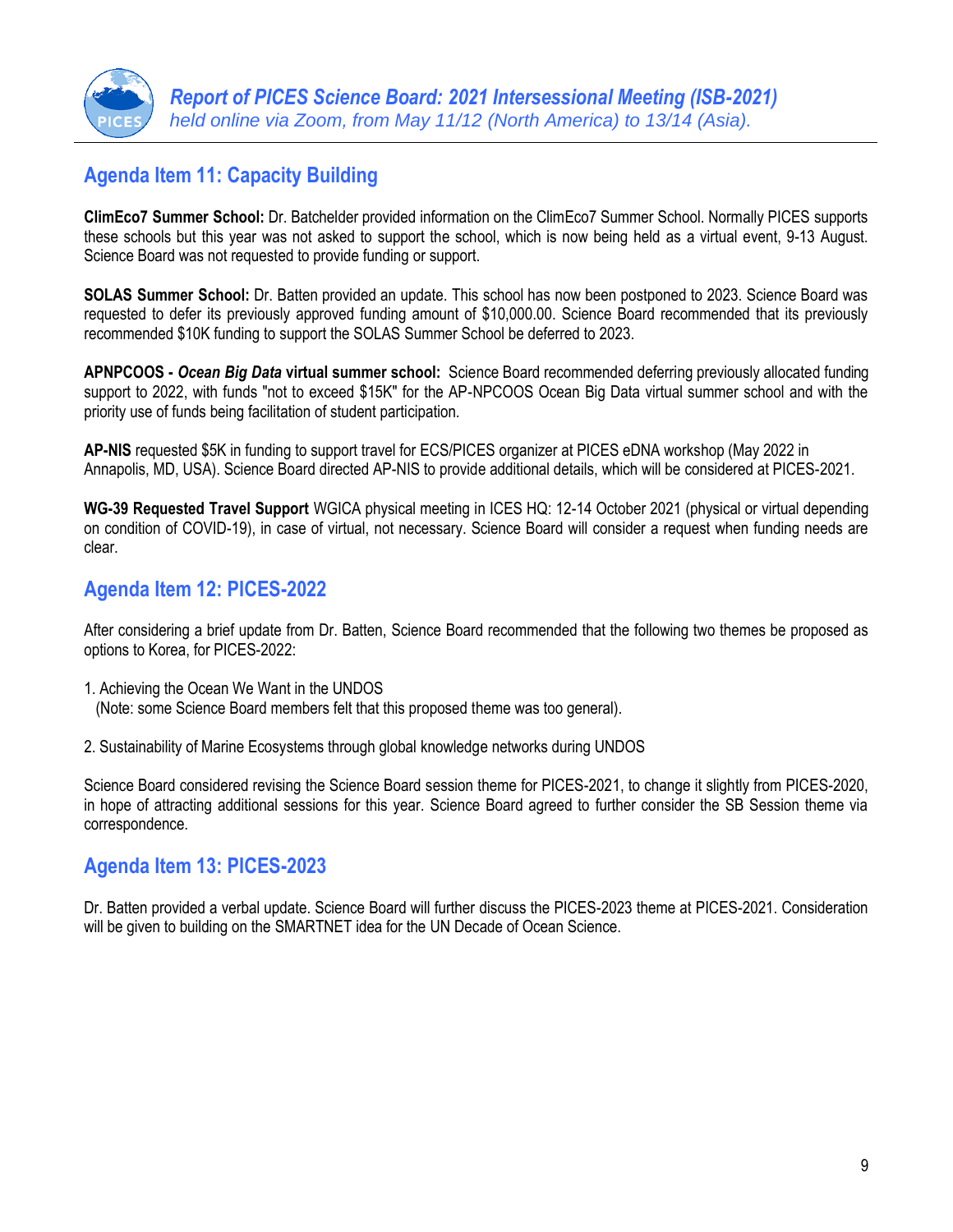

# **Agenda Item 14: Publications update**

Dr. Batchelder provided an update on PICES publications, and Science Board recommended the following publications. For item #4, the ICES/PICES/PAME Working Group paper on the Central Arctic Ocean, Science Board requested that the Secretariat follow up with PICES partners and request that PICES and other partner logos be added to this collaborative publication.

- 1. Barth, J. A. et al, 2019: Better Regional Ocean Observing Through Cross-National Cooperation: A Case Study from the Northeast Pacific, Frontiers in Marine Science, 6, [doi:10.3389/fmars.2019.00093](https://www.frontiersin.org/articles/10.3389/fmars.2019.00093/full)
- 2. Lee, E. A., S. Y. Kim, and H. S. Min, 2019: Climatological descriptions on regional circulation around the Korean Peninsula, Tellus A: Dynamic Meteorology & Oceanography, 71:1, 1 - 22 doi[:https://doi.org/10.1080/16000870.2019.1604058](https://doi.org/10.1080/16000870.2019.1604058)
- 3. [Frontiers in Marine Science special issue on North Pacific Climate and Ecosystem Predictability on Seasonal to Decadal](https://www.frontiersin.org/research-topics/12240/north-pacific-climate-and-ecosystem-predictability-on-seasonal-to-decadal-timescales#overview)  [Timescales](https://www.frontiersin.org/research-topics/12240/north-pacific-climate-and-ecosystem-predictability-on-seasonal-to-decadal-timescales#overview) resulting from the 2019 Qingdao workshop and papers from the PICES-2019 Annual Meeting in Victoria. Editors: S. Minobe, A. Capotondo, F. Chai,M. Jacox, M Nonaka,and R. Rykaczewski.
- 4. WG-39 Publications Update: 2020 ICES/PICES/PAME Working Group on Integrated Ecosystem Assessment (IEA) for the Central Arctic Ocean (WGICA). ICES Scientific Reports. 2:79. 144 pp. <http://doi.org/10.17895/ices.pub.7454>
- 5. Hallegraeff, G.M., Anderson, D.M., Belin, C.,Bottein, M-Y.D, Bresnan,E., Chinain, M., Enevoldsen,H., Iwataki, M., Bengt, K., McKenzie, C.H., Sunesen, I., Pitcher, G.C., Provoost, P., Richardson, A., Schweibold, L., Tester, P.A., Trainer, V.L., Yñiguez, A.T., Zingone, A. "Perceived global increase in algal blooms is attributable to intensified monitoring and new impacts" Nature Communications, Earth & Environment.1-10[. https://doi.org/10.1038/s43247-021-00178-8](https://doi.org/10.1038/s43247-021-00178-8)
- 6. WG-43 Review Paper: Peck, M. A., Alheit, J., Bertrand, A., Catalán, I. A., Garrido, S., Moyano, M., ... & van der Lingen, C. D. (2020). Small pelagic fish in the new millennium: A bottom-up view of global research effort. *Progress in Oceanography*, 102494. <https://doi.org/10.1016/j.pocean.2020.102494>
- 7. Trainer, V.L., Batten, S., Bograd, S.J., Chiba, S., Satterthwaite, E.V., Waters, L., Schmidt, J., Johannesen, E., Karp, W., Brusendorff, A.C. 2021: Championing Ocean Diversity: Introducing the SMARTNET Ocean Knowledge Network - Accessible, Diverse, and Solution-Oriented. Eco Magazine, UN DECADE OF OCEAN SCIENCE FOR SUSTAINABLE DEVELOPMENT SPECIAL ISSUE. 228-231. <http://digital.ecomagazine.com/publication/?i=707374&ver=html5&p=228>

# **Agenda Item 15: Greener Meetings**

Drs. Batten and Trainer briefly outlined PICES desire to move towards carbon neutrality, and requested that Science Board consider making future policy recommendations with respect to "green" policies for PICES meetings, to be further discussed at PICES-2021.

# **Agenda Item 16: PICES Partners**

At PICES-2020, EG's were requested to submit suggestions for potential PICES partnerships. The Secretariat added these suggestions to the spreadsheet that PICES Secretariat normally uses for issuing meeting invitations for observers and partner participation. Science Board was asked to request that contact information be provided to the Secretariat.

#### **//End of ISB-2021**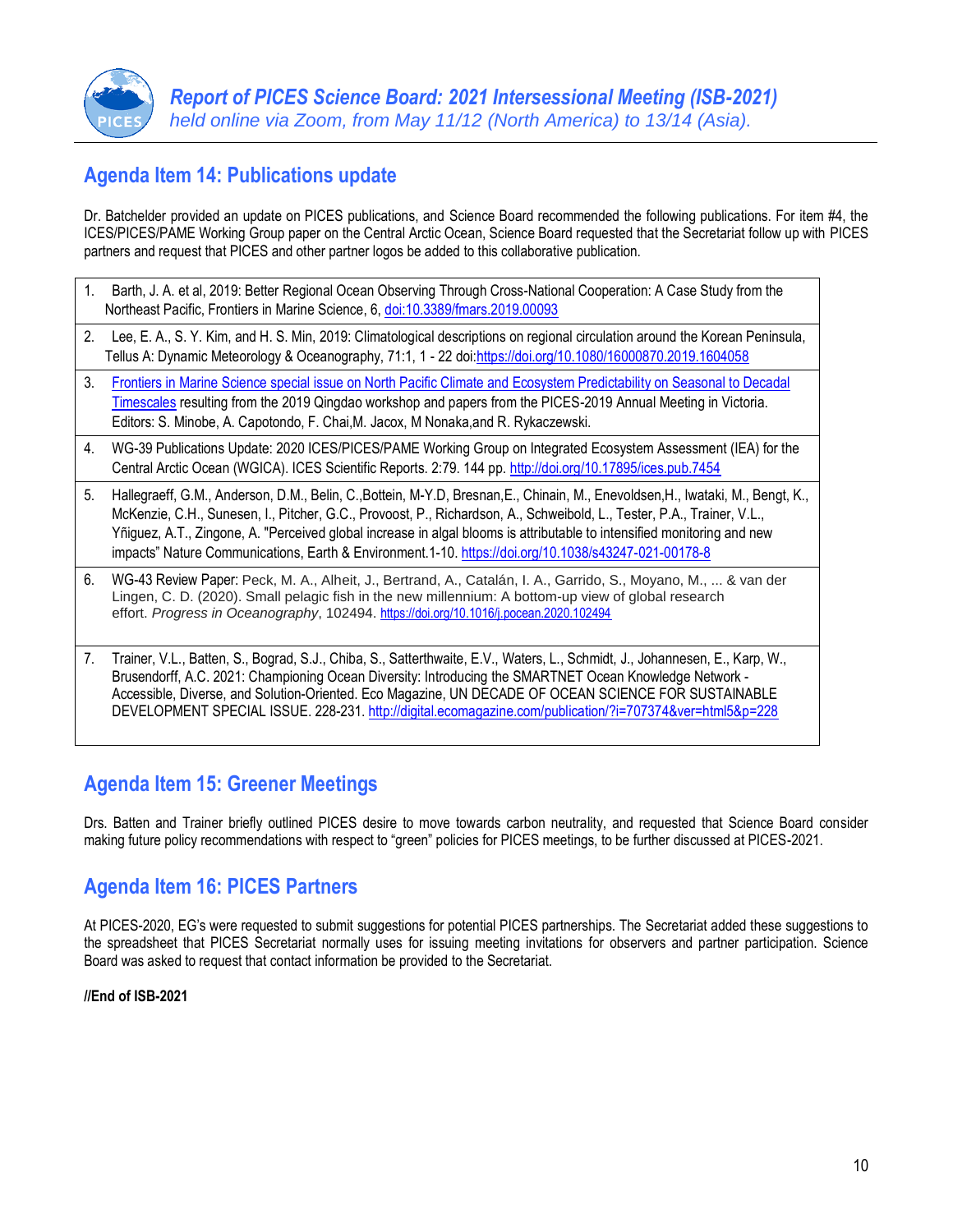

# **Appendix A: Proposal for PICES-2021 Virtual Annual meeting**

- 1. All Expert Groups to have a virtual Business meeting, unless they are disbanding and their work can be completed by correspondence. Chairs will be asked to confirm and provide meeting links to the Secretariat.
- 2. Workshops. Suggested plan is for pre-recorded workshop presentations (if any) to be available for viewing for 1 week and then there be a 1-hour discussion meeting on Zoom for the workshop itself. In this way we can accommodate all proposed workshops. Convenors will be asked to confirm if they want to go ahead virtually in this fashion, or resubmit a request for a workshop in 2022 at PICES-2021.
- 3. Session convenors will be asked if they wish to hold their session virtually in 2021. Then, using the rankings provided by SB at PICES-2020, time slots will be filled in descending order of priority but also being mindful of producing a balanced program.

| When                         | <b>Activity</b>                                                                                                                                                                                        | <b>Platform etc</b>                                                                                                                                                                                                                                                                                                                                                                                                                                                                                                                                                                                                                                                                                                                                                                                                                               |
|------------------------------|--------------------------------------------------------------------------------------------------------------------------------------------------------------------------------------------------------|---------------------------------------------------------------------------------------------------------------------------------------------------------------------------------------------------------------------------------------------------------------------------------------------------------------------------------------------------------------------------------------------------------------------------------------------------------------------------------------------------------------------------------------------------------------------------------------------------------------------------------------------------------------------------------------------------------------------------------------------------------------------------------------------------------------------------------------------------|
| September 1-25               | SG and WG Business meetings                                                                                                                                                                            | Zoom (hosted by PICES Sec) or other platform (hosted by Ex Grp Chairs).<br>Suggest limit to 1x3hr meeting or 2x 2hr meeting for each group.                                                                                                                                                                                                                                                                                                                                                                                                                                                                                                                                                                                                                                                                                                       |
| September 26-<br>October 9   | Section, AP, Committees and<br><b>FUTURE Business Meetings</b>                                                                                                                                         | Zoom (hosted by PICES Sec) or other platform (hosted by Ex Grp Chairs)                                                                                                                                                                                                                                                                                                                                                                                                                                                                                                                                                                                                                                                                                                                                                                            |
| Week of October<br>$10 - 16$ | SB Business Meeting,<br>F&A Meeting                                                                                                                                                                    | Zoom (hosted by PICES Sec)                                                                                                                                                                                                                                                                                                                                                                                                                                                                                                                                                                                                                                                                                                                                                                                                                        |
| October 18-22                | Workshops<br>We had 15 proposed (6 held<br>over from 2020, 3 held in 2020<br>but requested again and 6<br>new). SB noted that 4 could be<br>combined into 2, so a maximum<br>of 13 WS if all go ahead. | For those that wish to go ahead virtually, recorded presentations will be<br>uploaded and available to be viewed by registered participants at any time from<br>October 11th.<br>Workshops will then have a 1-hour discussion session (no presentations) using<br>Zoom. This way we can accommodate all 13 if needed (spaced out, for a total of<br>3-4 hours each day).                                                                                                                                                                                                                                                                                                                                                                                                                                                                          |
| October 25                   | Opening ceremony (key note<br>address, Year in Review,<br>Awards)<br>SB Symposium                                                                                                                      | Possibly Zoom or possibly E-posterboards pending discussion and quote (Vera<br>to be MC). A 3-3.5-hour session in total, about an hour to 90 minutes for the<br>opening and ~4 Symposium talks, much like last year. Key note address from a<br>Chinese scientist.                                                                                                                                                                                                                                                                                                                                                                                                                                                                                                                                                                                |
| October 26-29                | Science sessions                                                                                                                                                                                       | Science Board Discussion needed to determine how many parallel sessions<br>to aim for. PICES Sec can host two. China could possibly host some? Suggest a<br>2-hour session for each. Fill slots using the rankings from SB last year, after<br>asking convenors if they want to go ahead.                                                                                                                                                                                                                                                                                                                                                                                                                                                                                                                                                         |
| October 28-29                | Virtual Poster session<br>(something like image below)                                                                                                                                                 | Waiting on confirmation that the E-posterboards platform is accessible from<br>China. My suggestion is that we have E-posters available to view for a couple of<br>days prior to a live event where presenters can interact with their audience.<br>Suggest 2x 1hour slots (1 most favorable for Asian time zones, 1 most favorable<br>for North American time zones that don't conflict with the Science sessions. If<br>this platform won't work, will search for another or ask China to host? Would be<br>a cost to this.<br>Submissions can be for Committee paper sessions, and for science sessions as<br>in a typical annual meeting. Committees will need to appoint judges for Early<br>Career presentations.<br>Science Board Discussion, and vote to recommend /not recommend use of<br>ePosters platform for Virtual Poster session. |
| October 30th or<br>later     | Presenter Awards for ECS.                                                                                                                                                                              | Announced on Webpage and Twitter (no live ECS award presentations)                                                                                                                                                                                                                                                                                                                                                                                                                                                                                                                                                                                                                                                                                                                                                                                |
| Week of<br>November 1        | Governing Council                                                                                                                                                                                      | Likely on Zoom, TBD                                                                                                                                                                                                                                                                                                                                                                                                                                                                                                                                                                                                                                                                                                                                                                                                                               |

#### *Tentative Schedule:*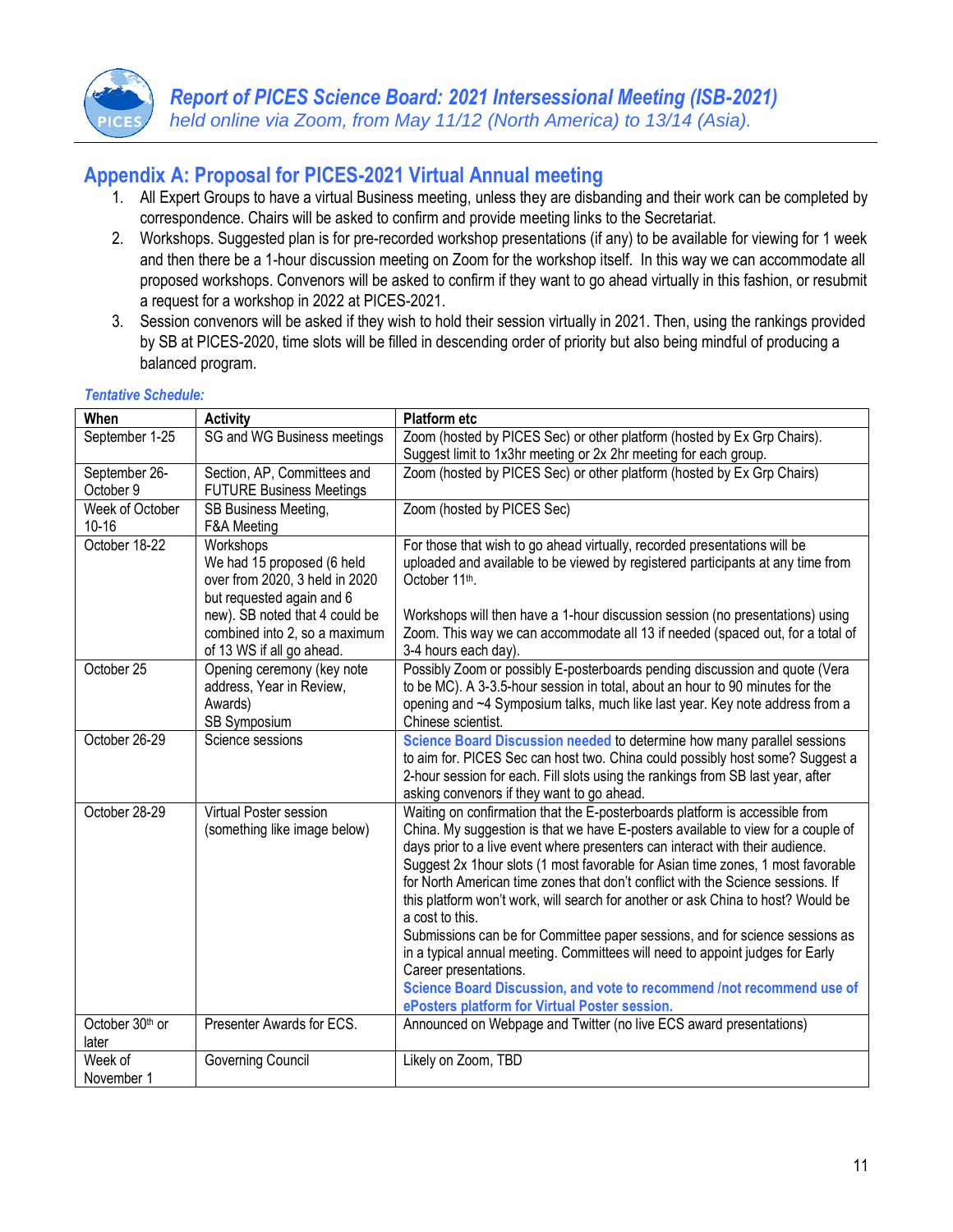

# **Appendix B: SG-SciCom Survey for GC and PICES Executive Alumni**

#### SURVEY LINK:<https://forms.office.com/r/vLFn6gtuQX>

**PICES Science Communications Survey for GC and PICES Executive Alumni**

Dear Members of PICES Governing Council and PICES Executive Alumni,

As the Governing Council (and former PICES Executives), you are the leaders who best understand PICES goals and organizational priorities, and how PICES activities support the scientific requirements of PICES member countries. Therefore, the PICES Study Group on Science Communication (SG-SciCom) would like direct feedback from you as PICES leaders, to help us effectively plan PICES Science Communication priorities and deliverables going forward. We have prepared the survey below to garner your feedback. It should take you approximately 6 minutes to complete.

In particular, as the United Nations Decade of Ocean Science for Sustainable Development (UNDOS) has recently begun, any specific suggestions you have for PICES Science Communication initiatives to support PICES UNDOS plans are welcomed. We hope you will also provide any other advice or information you feel SG-SciCom should consider in our planning for PICES Science Communication deliverables.

Thank you, from SG-SciCom members, for your support of our efforts to improve PICES Science Communications - we appreciate your time, wisdom and insight!

For more information on SG-SciCom TORs, please see[: https://meetings.pices.int/members/study-groups/SG-SciCom](https://meetings.pices.int/members/study-groups/SG-SciCom)

- 1. What primary PICES goals / priorities should PICES Science Communications support?
- 2. Which PICES Science Communications deliverables would best support PICES goals and priorities?
- 3. PICES Science Communications can be used to help inform -- through research findings and research synthesis products -- policy and management decisions that ultimately enhance marine ecosystem health. What is your vision of the sort of positive ocean ecosystem changes that PICES Science Communication can help inspire?
- 4. If you have any comments or suggestions regarding PICES Science Communications as they relate to the United Nations Decade of Ocean Science for Sustainable Development (UNDOS), please provide them here.
- 5. Please identify three primary audiences PICES should aim to reach when communicating its scientific findings. (Example: 1. PICES conference participants, 2. General public, 3. School children.). Please number your audiences 1- 3 as shown so that you can rank them in the next question.
- 6. For the three audiences you identified as audiences 1-3 in question 5, please rate the importance of these audiences, from least important to very important.

|            | Least important | Important | Verv important |
|------------|-----------------|-----------|----------------|
| Audience   |                 |           |                |
| Audience 2 |                 |           |                |
| Audience 3 |                 |           |                |

- 7. Please list the Science Communications tools or media (e.g. brochures, media releases, website, posters, videos, white papers, books, podcasts, etc.) you think will best enable PICES to reach its priority audiences. These suggestions can include communication methods not currently being employed by PICES.
- 8. What additional information or advice do you have for PICES SG-SciCom as we plan PICES Science Communications moving forward?
- 9. What is your age in years?